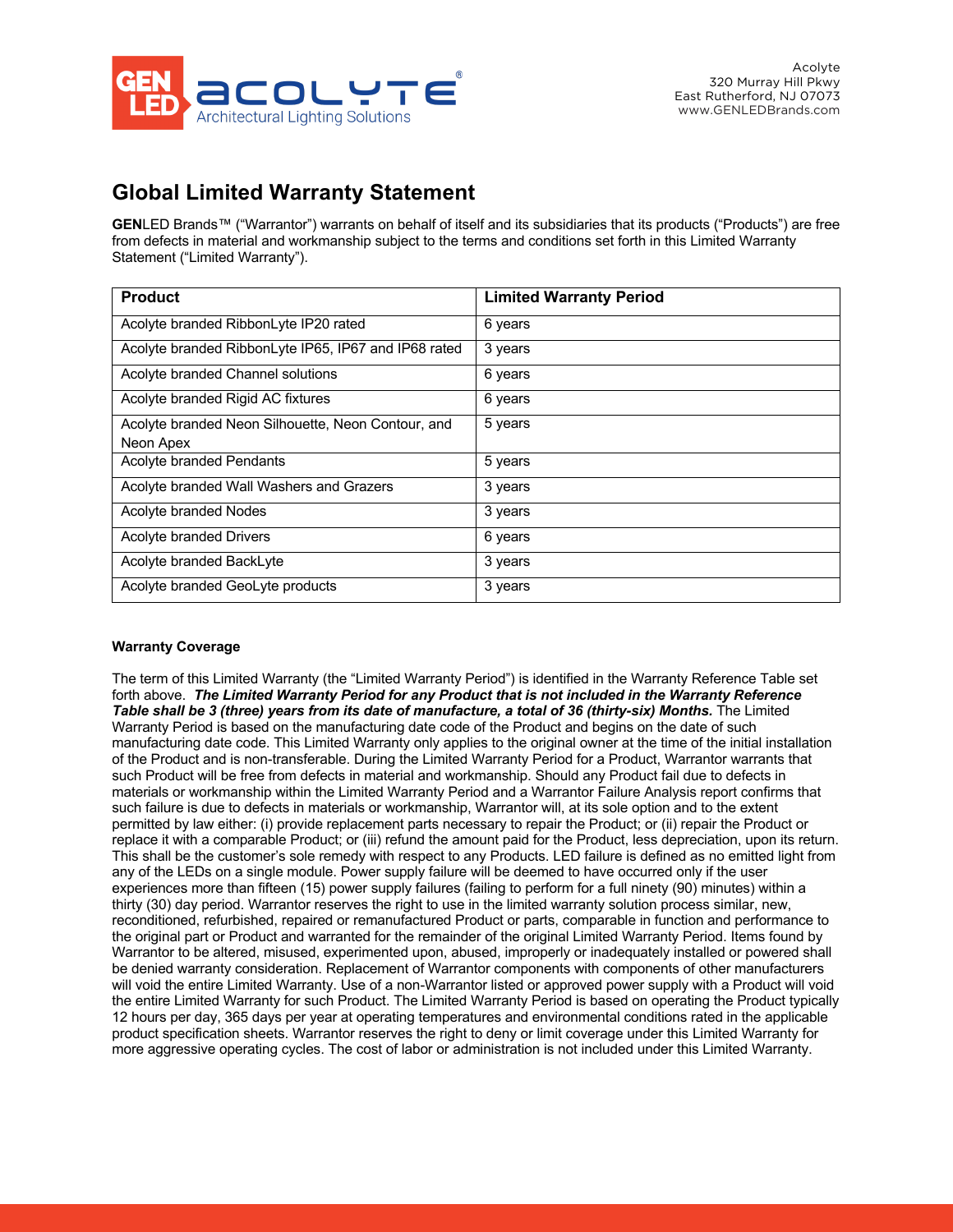

### **To Obtain Warranty Service**

If a Product is believed to be defective, the original owner shall contact Warrantor to receive instructions and provide the original contractual documents for the purchase of the Product. If shipping is required to make the Product available for warranty evaluation by the Warrantor Quality Engineer, such shipping expenses shall be the responsibility of the original owner. Product returned for warranty evaluation must be returned with information stating the cause of failure (if known), the purchase price, date of purchase, and a statement of the conditions of use of the items(s). Warrantor must issue an RMA# for all requests of warranty review. To receive an RMA# for warranty review please contact a customer service representative at

Phone: +1.212.629.6830; Ext. 304 (Acolyte-branded Products) Toll-Free: +1.866.482.0203 (USA) Email: RMA\_Americas@GENLEDbrands.com

The original owner shall promptly return the Product (together with the original contractual documents for the purchase of the Product) after receiving instructions regarding if, when, how and where to ship product and MUST do so within 15 days of receiving the RMA#. The assigned RMA# must be labeled on the outside of the box shipped to Warrantor. To expedite warranty service, please contact your local Territory Manager listed at http://www.GENLEDbrands.com/genled/contact, or your local distributor. **FAILURE TO FOLLOW THIS PROCEDURE SHALL VOID THIS LIMITED WARRANTY.**

#### **Limitations and Exclusions**

This limited warranty does not cover and warrantor does not warrant and is not responsible for: (a) defects caused by failure to provide a suitable installation environment (i.e., temperature, humidity); (b) acts of God; (c) damage caused during shipment; (d) damage caused by any power source problem (including but not limited to fluctuations and power surges, connections to improper voltage or incorrect electrical line voltage); (e) minor imperfections that meet design specifications; (f) damages caused by misuse, abuse, accidents, fire, theft, reckless, willful, or intentional conduct; (g) damages caused by servicing not authorized by warrantor; (h) damages caused by usage that is not in accordance with Product instructions or user manuals, failure to follow the Product instructions or user manuals or failure to perform cleaning or preventive maintenance; (i) damage caused by a Product or part that has been modified to alter functionality or capability without the written permission of warrantor; (j) damages caused by the combination of warrantor branded Products with other non-warrantor branded products, accessories, parts or components or use of products, equipment, systems, utilities, services, parts, supplies, accessories, applications, installations, repairs, wiring or connectors not supplied or authorized by warrantor which damage the Product or result in service problems; (k) other causes that are not defects in materials and workmanship; (l) Products for which warrantor has not received payment; (m) any other damage or loss which may be sustained or claimed, including but not limited to: labor, installation or any cost resulting in removal of obstructed construction materials whether permanent or temporary structures stand in the way of removal or repair of the defective Product including any ancillary equipment such as wiring, drivers, controls, and/or the such; or (n) normal wear and tear, natural degradation of LEDs or advancements in LED technology. Products incorporating white LEDs (light emitting diodes) are not covered for color temperature and brightness variations outside of Product specifications. Warrantor does not cover labor cost associated with repair or replacement of Products. Warrantor cannot warrant or extend its warranty to work provided by nonwarrantor-certified technicians.

#### **Disclaimer of Additional Warranties**

Warrantor occasionally resells other manufacturers' products; said products may be covered by separate manufacturers' warranties. Warrantor does not make any warranties whatsoever as to such products and will accept no responsibility or liability whatsoever therefore. Warrantor disclaims any and all warranties with respect to the products of any other manufacturer, which other products are sold by warrantor "as is." To the extent permitted by applicable law warrantor is not liable for any direct, indirect, incidental or consequential damages arising out of the use or service of the product. The warranty and remedies described above are exclusive and in lieu of all other